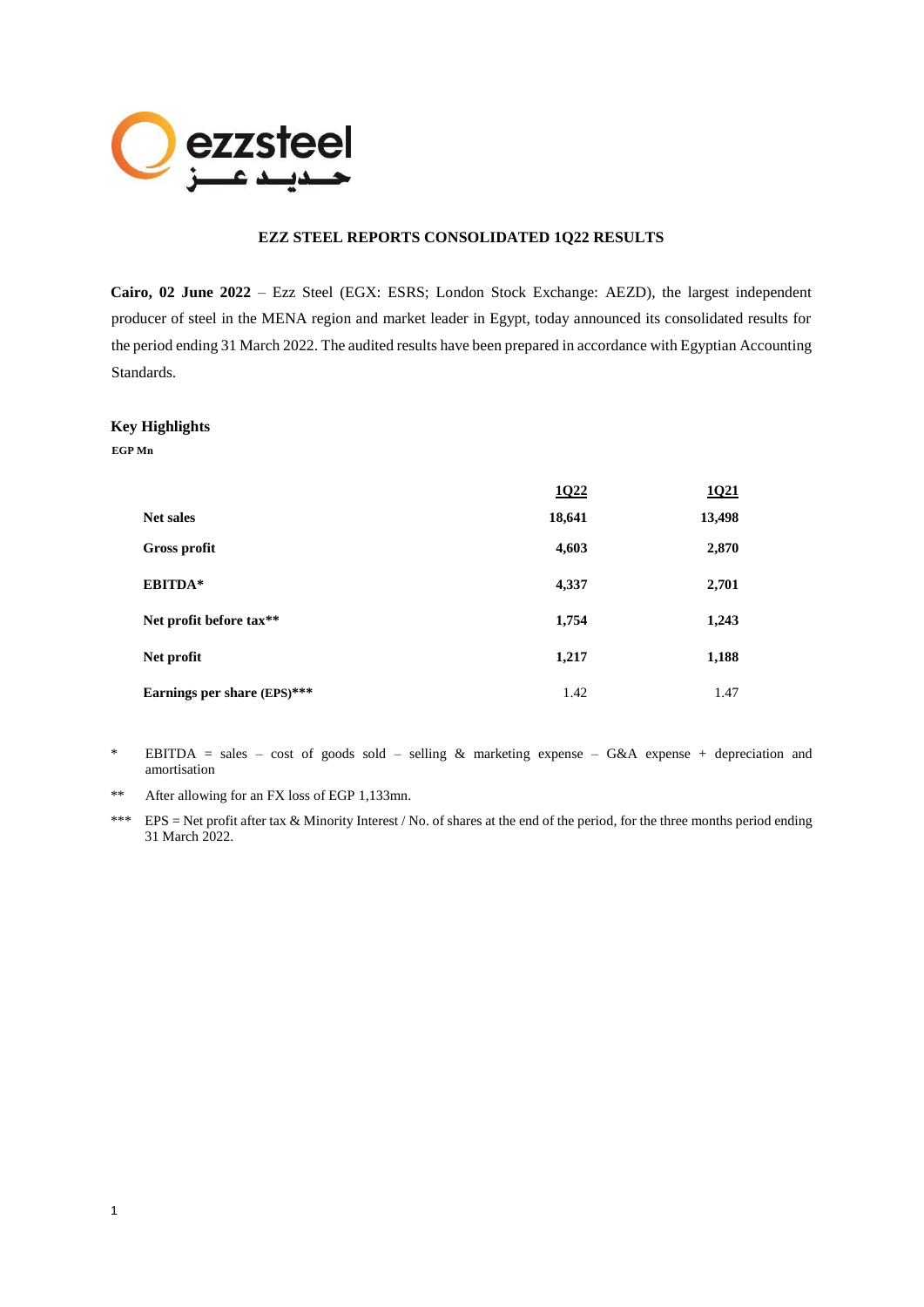**For further information: Ezz Steel**

| <b>Ahmed Nabil</b> | $+20227989844$ | $+20$ 100 177 7703 |
|--------------------|----------------|--------------------|
| Haya Azab          | $+20227989900$ | $+20$ 122 998 8739 |

### **Comment**

Commenting on the results, the board issued the following notes to the shareholders:

- Sales amounted to EGP 18,641 million in 1Q22, compared to EGP 13,498 million in 1Q21. Rebars sales constituted 57% of total sales, and sales of hot-rolled flat steel (HRC) 42%.
- Ezz Steel achieved an export sales value of USD 212 million in 1Q22, of which sales of HRC reached USD 184 million and sales of Wire Rods reached USD 28 million. Comparatively, in 1Q21 exports amounted to USD 269 million dollars, of which USD 208 million from HRC sales and USD 61 million from Wire Rods sales. In 1Q22, the Company's domestic sales of HRC rose as local HRC consumption grew. Being the largest supplier of HRC to the local market, the Company continues to balance its export goals with its domestic commitments.
- Net profit before taxes amounted to EGP 1,754 million in 1Q22, compared to EGP 1,243 million in 1Q21. The income tax amounted to EGP 560 million and deferred tax (income) EGP 23 million. Thus, net profit after tax amounted to EGP 1,217 million in 1Q22, an increase of 2.4% compared to that of 1Q21 (EGP 1,188 million).
- Global steel consumption decreased 6.8% in 1Q22 to reach 457 million tonnes, compared to 1Q21 consumption of 490 million tonnes. China continues to enforce strict measures to reduce its environmental emission, consequently, its consumption decreased 10.5%, deeming it the chief reason for the decrease in global consumption.
- Domestic consumption of rebars increased 38% to reach 2.145 million tonnes in 1Q22 compared to 1.555 million tonnes in 1Q21, when the market was suffering from slow building permits procedures, and from the negative effect of COVID-19.
- The Company's rebars sales increased 33% from 595 thousand tonnes 1Q21 to 789 thousand tonnes in 1Q22. National projects continue to maintain demand at relatively high levels. Furthermore, the Company still sees opportunities for growth in its rebars production. The expected market growth coincides with the upcoming operation of EFS's second melt-shop, which has a capacity of 1.6 million tonnes per annum. The melt-shop is scheduled to commence operations in 4Q22.
- The local market is witnessing a significant growth in HRC consumption, increasing 37% to reach 512 thousand tonnes in 1Q22 compared to 373 thousand tonnes in 1Q21. The increase was driven by downstream industries - such as the engineering and cold-rolling industries – increasing local HRC supply (namely, from Ezz Steel) over imported HRC, in addition to increasing their product exports. Ezz Steel continues to support the local industries dependent on HRC as the largest supplier, with a 60% market share. Local HRC sales in 1Q22 amounted to 315 thousand tonnes, compared to 260 thousand tonnes in 1Q21.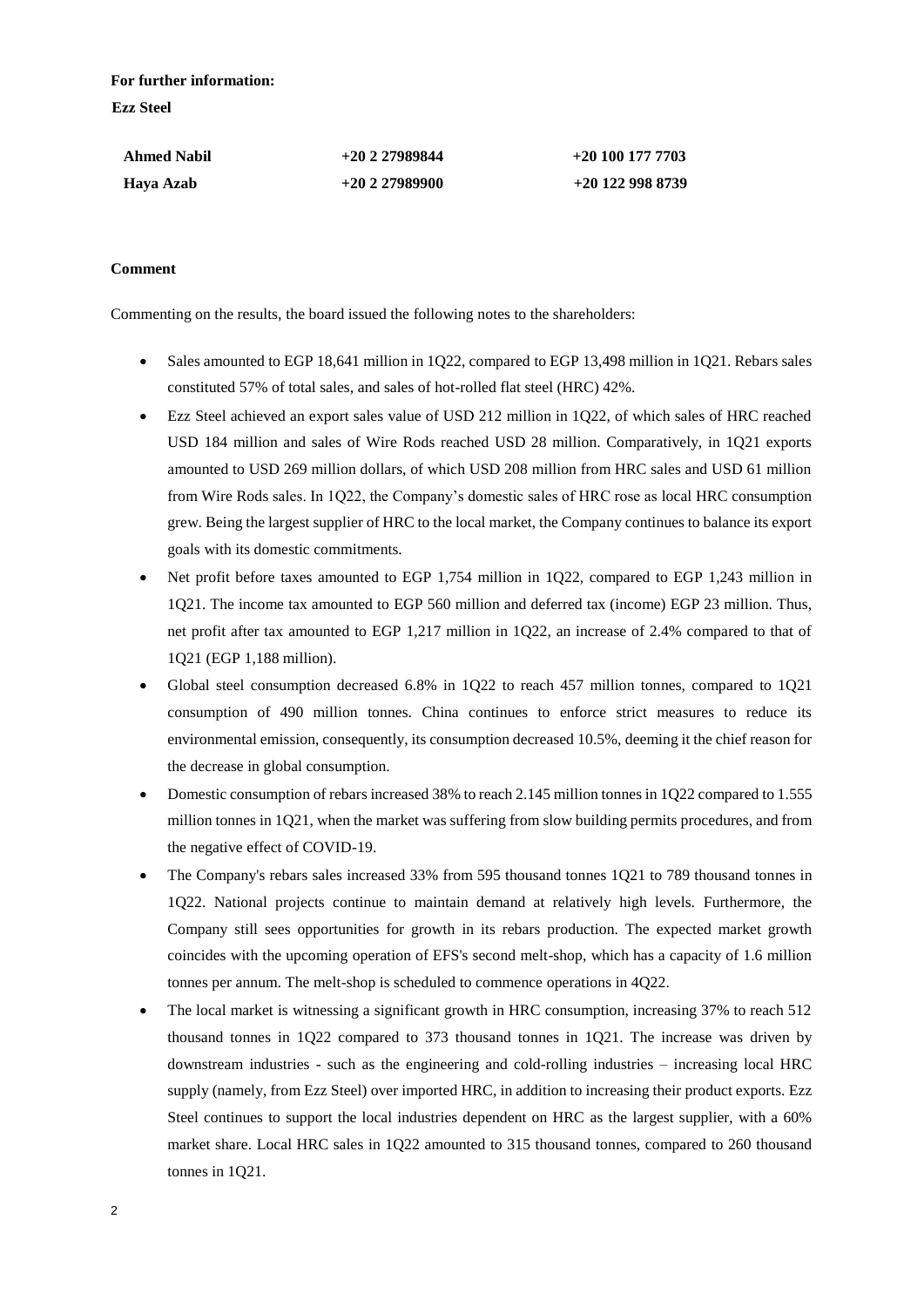- The Central Bank of Egypt adopted the necessary measures to tackle the economic challenges facing emerging markets, including Egypt. First, the interest rate was increased by 1% on 21 March 2022, and then by an additional 2% on 19 May 2022 (after the financial quarter). The impact of this on Ezz Steel is relatively limited given that the majority of Ezz Steel's local currency loans finance working capital, and therefore, benefit from the Central Bank's preferential 8% interest rate industry-support initiative, which remains unchanged. Second, the Egyptian Pound exchange rate was liberalized on 21 March 2022, consequently, the currency devalued against the US Dollar and other major currencies by c.17%. This economic development strengthens the competitiveness of the Company's exports in the global markets.
- In January 2022, EZDK acquired 18% of the total equity of Egyptian Steel. EZDK financed EGP 1.25 billion i.e. 50% of the investment value from its cashflow. The agreement between the two parties stipulates that the remaining 50% be paid in two equal instalments: the first in January 2023 and the second in January 2024.
- The Russia-Ukraine conflict has affected and will continue to affect the global economy, especially through the increased risk of limited commodity availability and inflation. Such risks led to an increase in the prices of raw materials of most industries, including iron and steel at the outset of the events. Russia and Ukraine are important suppliers of iron ore, billet, scrap, HRC, and rebars to Europe. As a result of the uncertainty, Russia and Ukraine's trading partners searched for alternative suppliers. Ezz Steel has succeeded in securing raw materials and consumable from other global sources. Additionally, the advanced technical flexibility of all of Ezz Steel's plants allows it to reduce its consumption of iron (DRI) in favour of scrap and vice versa, giving it greater resilience in managing different variables.

#### **About Ezz Steel**

Ezz Steel is the largest steel producer in the Arab World and North Africa according to the World Top Steel Makers for 2020 published by World Steel Association (WSA). The Company is the Egyptian market leader with a total capacity of 7 million tonnes of finished steel products per annum. Ezz Steel was established on 2/4/1994 as an Egyptian joint stock company in accordance with the provisions of Law No. 159 for the year 1981.

In 2021, the Company produced 2.9 million tonnes of long products (typically used in construction) and 2.1 million tonnes of flat products (typically used in engineering industries, automotive, steel pipes and consumer products). Ezz Steel deploys the latest in modern steel-making technology and is committed to further increasing vertical integration across its plants, boosting operational flexibility.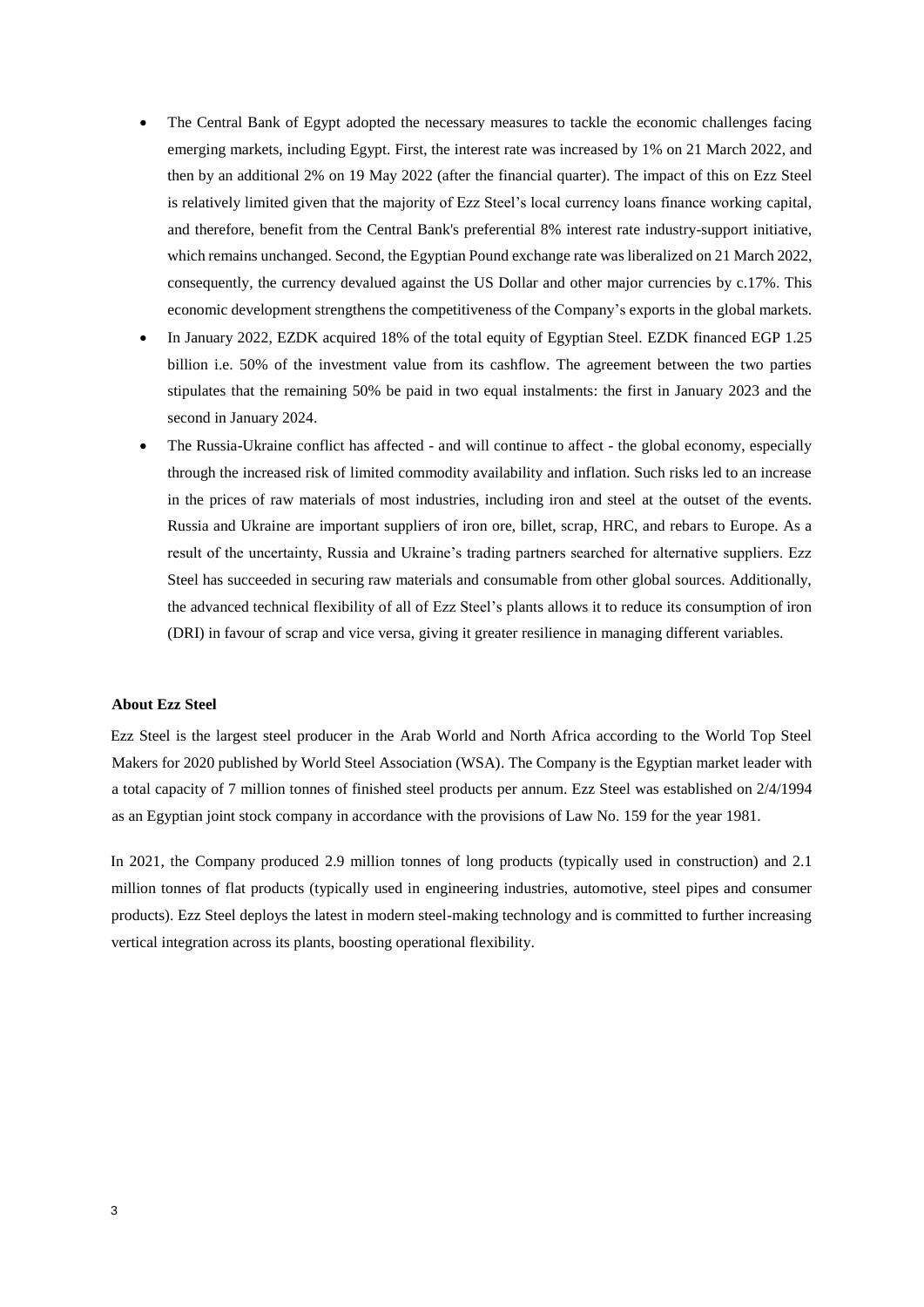### **Operational Review**

All of the below financial breakdowns are based on Ezz Steel's consolidated financials, which include the consolidated financial performance of EZDK. Following the latter's acquisition of EFS/ERM, both are full subsidiaries of EZDK.

### **Sales**

Consolidated net sales for 1Q22 were EGP 18,641 million compared to EGP 13,498 million in 1Q21, representing a 38% increase.

| $EGP M n^*$  | <b>Ezz Steel</b><br><b>Standalone</b> | <b>EZDK</b><br><b>Consolidated</b> | <b>Ezz Steel</b><br><b>Consolidated</b> |
|--------------|---------------------------------------|------------------------------------|-----------------------------------------|
| Long         | 2,995                                 | 7,620                              | 10,615                                  |
| Flat         | $\overline{\phantom{a}}$              | 7,778                              | 7,778                                   |
| Others       | $\overline{\phantom{a}}$              | 248                                | 248                                     |
| <b>Total</b> | 2,995                                 | 15,646                             | 18,641                                  |

\*after the elimination of intercompany transactions.

Long steel products accounted for EGP 10.6 billion, or 57% of sales in 1Q22, while flat steel products represented 42% of sales at EGP 7.8 billion. Flat product exports accounted for 39% of total flat sales.

| <b>Sales Value</b> |                 |               |               |               |
|--------------------|-----------------|---------------|---------------|---------------|
| <b>EGPMn</b>       | <b>Domestic</b> | $\frac{0}{0}$ | <b>Export</b> | $\frac{0}{0}$ |
| Long               | 10,160          | 96%           | 455           | 4%            |
| Flat               | 4,740           | 61%           | 3,038         | 39%           |

Long sales volume increased 33% to reach 789 thousand tonnes during 1Q22. Flat sales volume increased 6% to reach 503 thousand tonnes.

The group's consolidated sales volumes totalled 1.29 million tonnes in 1Q22 compared to 1.13 million tonnes in 1Q21, an increase of 14%.

# **Production**

Long steel production volumes totalled 808 thousand tonnes during 1Q22 compared to 715 thousand tonnes in 1Q21, an increase of 13%. Flat steel production volumes decreased 5% to reach 475 thousand tonnes compared to 500 thousand tonnes in 1Q21.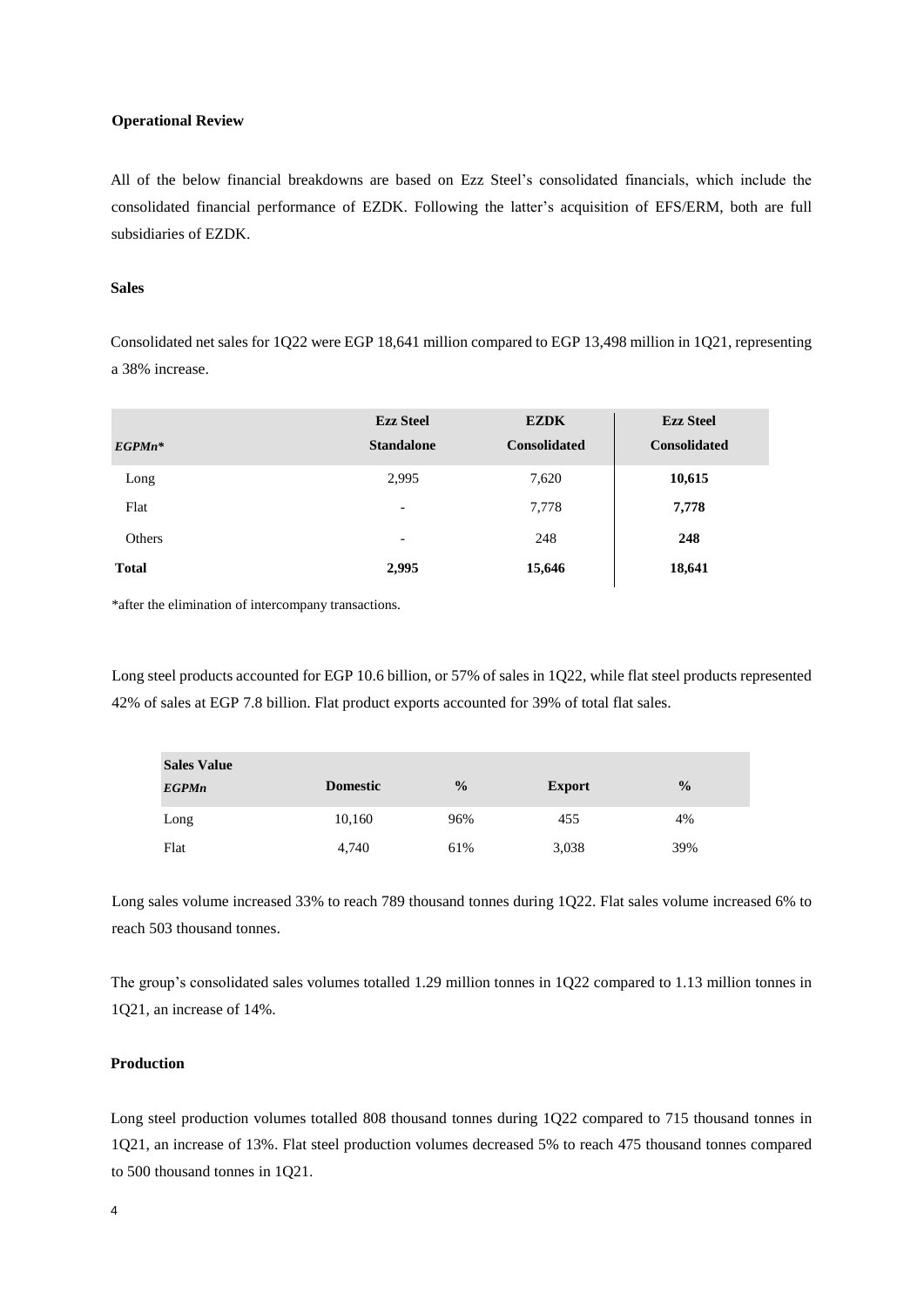## **Cost of Goods Sold**

Consolidated Cost of Goods Sold for 1Q22 represented 75% of sales compared to 79% in 1Q21. Consequently, gross profit margin reached 25% in 1Q22 compared to 21% in 1Q21.

Ezz Steel Standalone reported a COGS/Sales ratio of 90% for 1Q22.

|                   | <b>ESR</b>        | <b>EZDK</b>         | <b>Ezz Steel</b>    |
|-------------------|-------------------|---------------------|---------------------|
| $EGP M n^*$       | <b>Standalone</b> | <b>Consolidated</b> | <b>Consolidated</b> |
| <b>Sales</b>      | 2,995             | 15,645              | 18,641              |
| <b>COGS</b>       | 2,685             | 11,352              | 14,037              |
| <b>COGS/Sales</b> | 90%               | 73%                 | <b>75%</b>          |

\*after the elimination of intercompany transactions

## **Gross profit**

Gross profit of EGP 4.6 billion was recorded for 1Q22 for Ezz Steel consolidated, a 60% increase compared to the EGP 2.9 billion recorded in 1Q21.

# **EBITDA**

Consolidated EBITDA for 1Q22 amounted to EGP 4.3 billion an increase of 61% compared to the EGP 2.7 billion recorded in 1Q21.

## **Foreign Exchange Loss**

The devaluation of the Egyptian Pound by c. 17% on March 21, 2022 resulted in an unrealized foreign exchange loss of EGP 1,133 million.

# **Tax**

During 1Q22, Ezz Steel had an income tax of EGP 560 million and a deferred tax (income) of EGP 23 million.

## **Net profit**

Net profit reached EGP 1.2 billion in 1Q22.

## **Net result after tax and minority interests**

Net result after tax and minority interests recorded a profit of EGP 759 million for 1Q22 compared to EGP 784 million in 1Q21.

5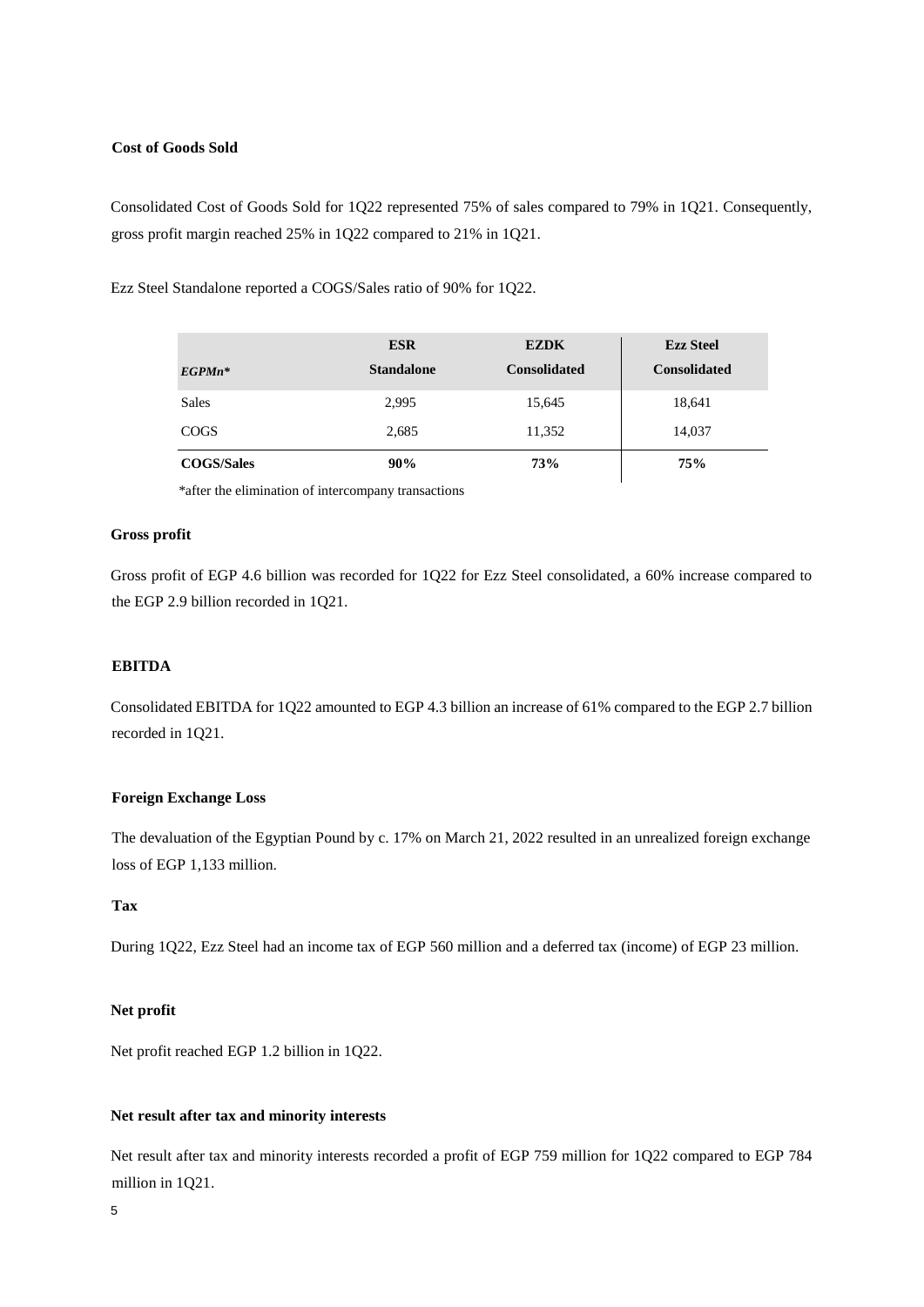### **Liquidity and capital resources**

At the end of the period, Ezz Steel had cash on hand of EGP 5.7 billion and net debt of EGP 29.5 billion.

#### **Outlook**

- Industry experts, led by the World Steel Association, updated their forecast for 2022 consumption to a marginal growth of c. 0.4% should the Russia-Ukraine conflict continue. Previously, experts forecasted a growth between 2% and 3%. Raw material and finished product prices increased noticeably at the beginning of the conflict, however prices are currently witnessing a downward correction. That said, the healthy margin between raw material and finished product prices- which continues from 3Q20- allows manufacturers to compete while maintaining good returns.
- Egypt has adopted important measures to address the rising inflation and to revitalize the local market. Such measures include stimulating industry and industrial investment, and planning to achieve a higher export benchmark of USD 100 billion. In the context of the State's commitment to this ambitious development program, banks continue to extend working capital facilities to industry at a preferential interest rate of 8% annually, despite the rise in lending and discount rates. Furthermore, the government is taking measures to encourage private sector investment while carrying on with national projects. In this context, domestic consumption of rebars is expected to reach 7.7 million tonnes in 2022, an increase of c. 5% compared to 2021. Similarly, the domestic consumption of flat steel is expected to rise c. 10% over last year's.
- The Company is in the process of obtaining certification for international sustainability and expects to receive it in 3Q22. Additionally, in response to the global rollout of the carbon tax, the Company is considering obtaining an Environmental Product Declaration (EPD) certificate to capitalize on its low carbon footprint compared to that of competitors.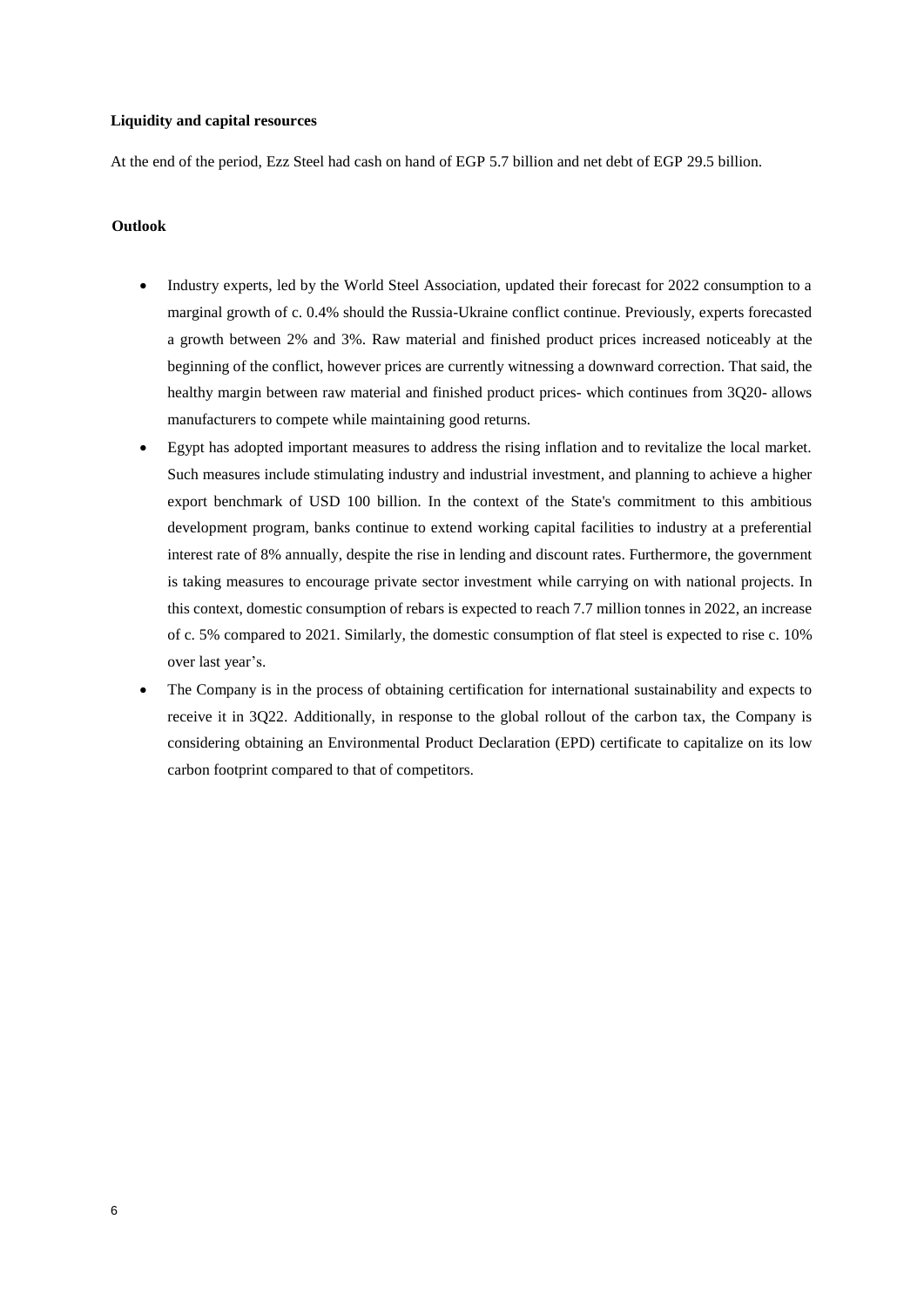# **Divisional Overview**

| <b>EZDK Standalone</b><br>Sales (EGP):      |            | 1Q22   | 1Q21  | 4Q21   |
|---------------------------------------------|------------|--------|-------|--------|
| Value:                                      | Mn         | 13,671 | 8,847 | 15,375 |
| Volume:                                     |            |        |       |        |
| Long:                                       | 000 Tonnes | 588    | 390   | 610    |
| Flat:                                       | 000 Tonnes | 265    | 311   | 266    |
| Exports as % of Sales:                      |            |        |       |        |
| Long:                                       |            | 6%     | 21%   | 4%     |
| Flat:                                       |            | 44%    | 41%   | 52%    |
| EBITDA:                                     | Mn         | 2,876  | 1,859 | 2,228  |
| <b>Production:</b>                          |            |        |       |        |
| Long Products:                              | 000 Tonnes | 481    | 487   | 424    |
| <b>Flat Products:</b>                       | 000 Tonnes | 278    | 280   | 268    |
| <b>Billets:</b>                             | 000 Tonnes | 541    | 500   | 543    |
| <b>Ezz Steel Standalone</b><br>Sales (EGP): |            | 1Q22   | 1Q21  | 4Q21   |
| Value:                                      | Mn         | 3,393  | 2,092 | 4,187  |
| Volume:                                     | 000 Tonnes | 231    | 176   | 261    |
| Exports as % of Sales:                      |            |        |       |        |
| EBITDA:                                     | Mn         | 226    | 213   | 236    |
| <b>Production:</b>                          |            |        |       |        |
| Long Products:                              | 000 Tonnes | 216    | 194   | 194    |
| Billets:                                    | 000 Tonnes | 194    | 224   | 218    |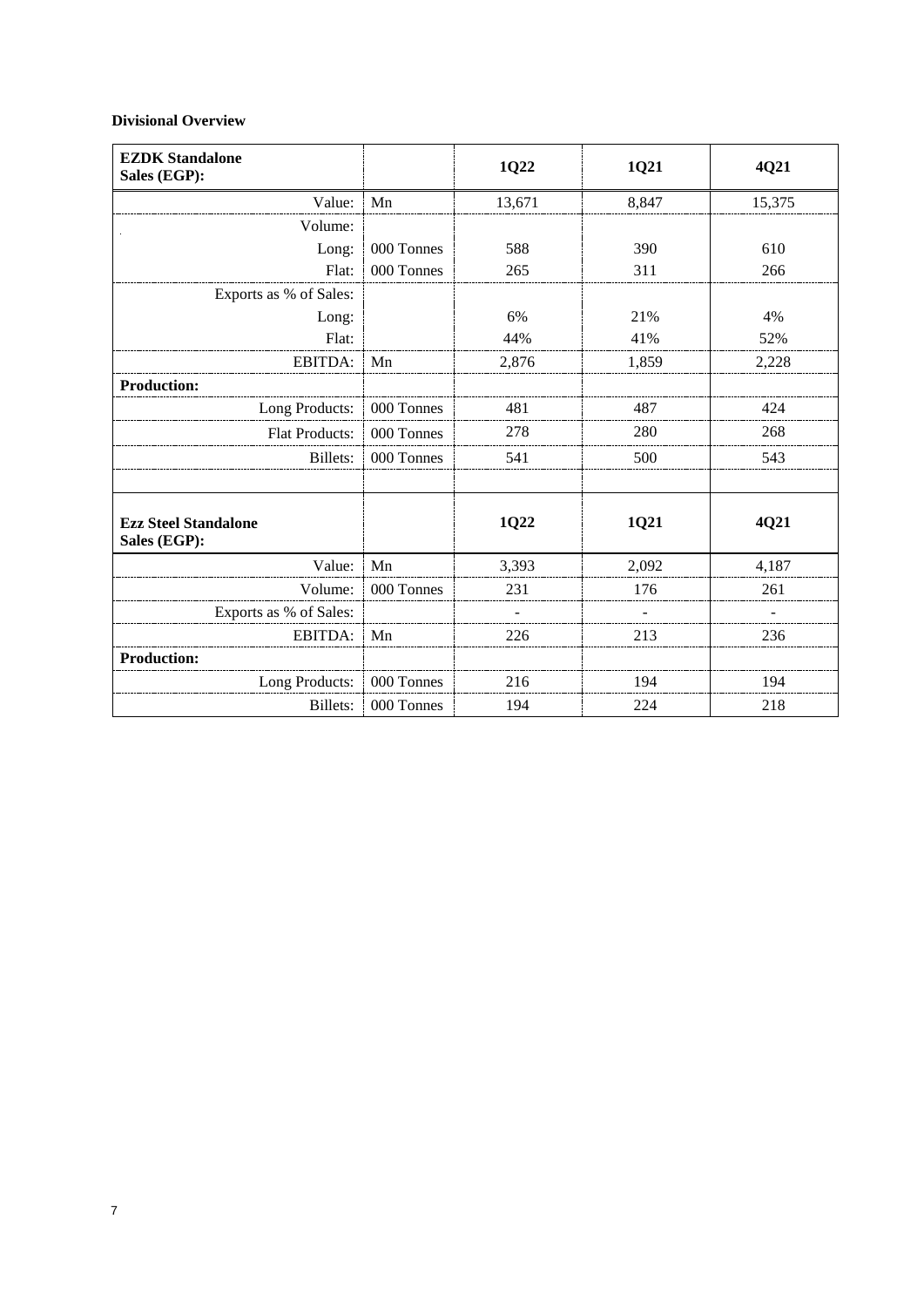| <b>EZDK</b> Consolidated<br>Sales (EGP): |            | 1Q22   | 1Q21   | 4Q21   |
|------------------------------------------|------------|--------|--------|--------|
| Value:                                   | Mn         | 17,161 | 11,719 | 17,384 |
| Volume:                                  |            |        |        |        |
| Long:                                    | 000 Tonnes | 588    | 427    | 619    |
| Flat:                                    | 000 Tonnes | 503    | 535    | 454    |
| Exports as % of Sales:                   |            |        |        |        |
| Long:                                    |            | 6%     | 19%    | 4%     |
| Flat:                                    |            | 39%    | 52%    | 52%    |
| EBITDA:                                  | Mn         | 4,136  | 2,501  | 3,390  |
| EBT                                      | Mn         | 1,734  | 1,822  | 2,221  |
| Net Profit                               | Mn         | 1,190  | 1,175  | 1,840  |
| <b>Production:</b>                       |            |        |        |        |
| Long Products:                           | 000 Tonnes | 592    | 522    | 539    |
| <b>Flat Products:</b>                    | 000 Tonnes | 475    | 500    | 472    |
| Billets:                                 | 000 Tonnes | 614    | 532    | 543    |
| <b>Ezz Steel Consolidated</b>            |            |        |        |        |
| Sales (EGP):                             |            | 1Q22   | 1Q21   | 4Q21   |
| Value:                                   | Mn         | 18,641 | 13,498 | 18,762 |
| Volume:                                  |            |        |        |        |
| Long:                                    | 000 Tonnes | 789    | 595    | 839    |
| Flat:                                    | 000 Tonnes | 503    | 535    | 454    |
| Exports as % of Sales:                   |            |        |        |        |
| Long:                                    |            | 4%     | 14%    | 3%     |
| Flat:                                    |            | 39%    | 52%    | 52%    |
| EBITDA:                                  | Mn         | 4,337  | 2,701  | 3,579  |
| <b>EBT</b>                               | Mn         | 1,754  | 1,243  | 2,306  |
| Net Profit                               | Mn         | 1,217  | 1,188  | 1,638  |
| <b>Production:</b>                       |            |        |        |        |
| Long Products:                           | 000 Tonnes | 808    | 715    | 733    |
| <b>Flat Products:</b>                    | 000 Tonnes | 475    | 500    | 472    |
| <b>Billets:</b>                          | 000 Tonnes | 808    | 756    | 761    |